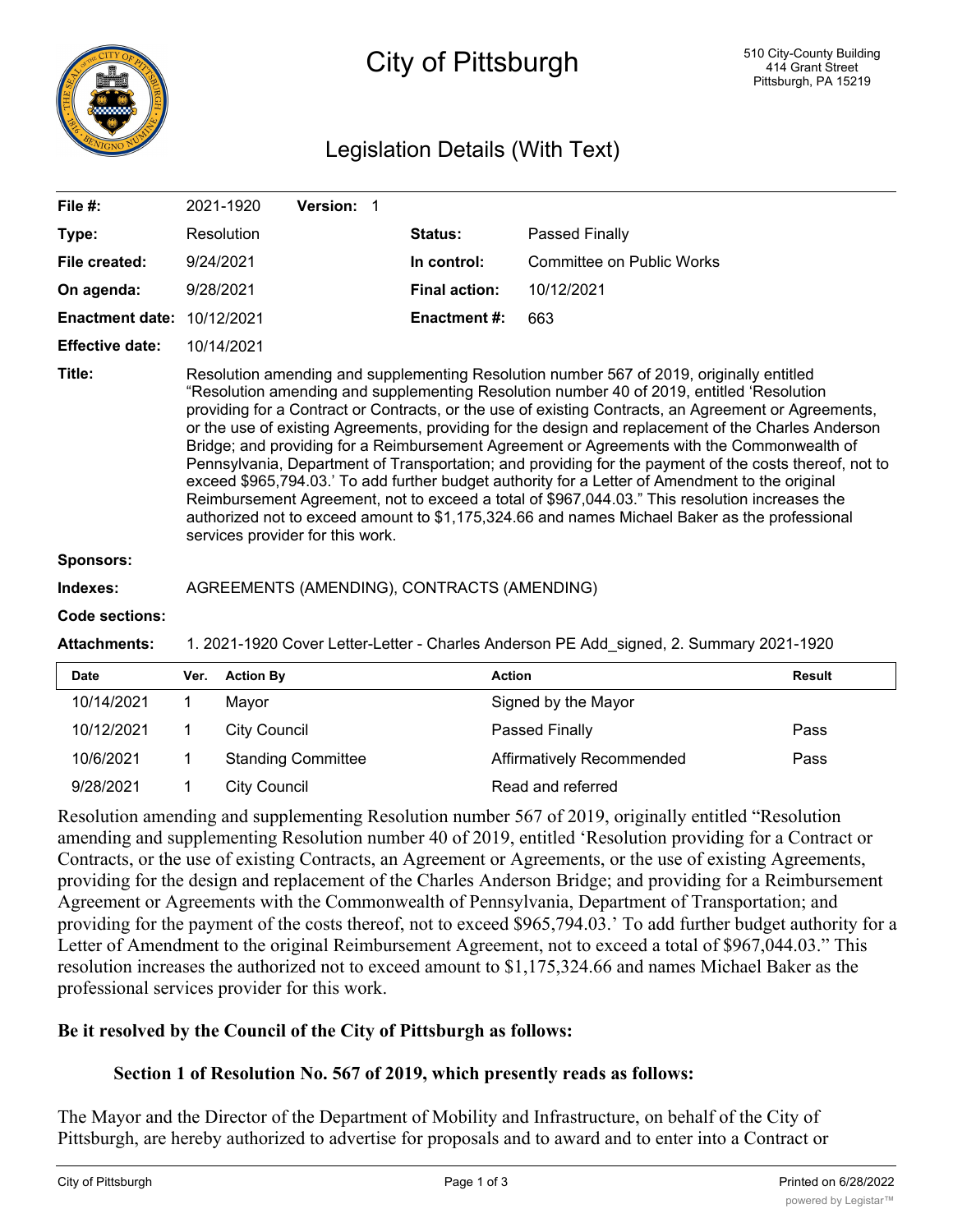#### **File #:** 2021-1920, **Version:** 1

Contracts, or to use existing Contracts, an Agreement or Agreements, or to use existing Agreements with a Consultant or Consultants, for the design and replacement of the Charles Anderson Bridge; The project is at a cost not to exceed \$967,044.03, chargeable to and payable from the following account:

| JDE JOB NO. | <b>JDE FUND</b> | <b>BUDGET</b> | <b>AMOUNT</b>     | <b>SOURCE</b> |
|-------------|-----------------|---------------|-------------------|---------------|
|             |                 | <b>YEAR</b>   |                   |               |
| 4430133016  | 40114           | 2016          | 599,388.24        | <b>FHWA</b>   |
| 4430133016  | 40114           | 2016          | 112,385.29        | <b>SHWA</b>   |
| 4430133016  | 40114           | 2016          | 37,461.77         | <b>BOND</b>   |
| 4430133017  | 40114           | 2017          | 173,246.98<br>Iৌ  | <b>FHWA</b>   |
| 4430133017  | 40114           | 2017          | 32,483.81         | <b>SHWA</b>   |
| 4430133017  | 40114           | 2017          | 12,077.94         | <b>BOND</b>   |
|             |                 | TOTAL         | 967,044.03<br>l\$ |               |

#### **Is hereby further amended to read as follows:**

The Mayor and the Director of the Department of Mobility and Infrastructure, on behalf of the City of Pittsburgh, are hereby authorized to advertise for proposals and to award and to enter into a Contract or Contracts, or to use existing Contracts, an Agreement or Agreements, or to use existing Agreements with Michael Baker, for the design and replacement of the Charles Anderson Bridge. The contract is at a cost not to exceed \$1,175,324.66, chargeable to and payable from the following accounts:

| JDE JOB NO. | <b>JDE FUND</b> | <b>BUDGET</b><br><b>YEAR</b> |    | <b>AMOUNT</b> | <b>SOURCE</b> |
|-------------|-----------------|------------------------------|----|---------------|---------------|
| 4430133016  | 40114           | 2016                         |    | 599,388.24    | <b>FHWA</b>   |
| 4430133016  | 40114           | 2016                         |    | 112,385.29    | <b>SHWA</b>   |
| 4430133016  | 40114           | 2016                         | ¢  | 37,461.77     | BOND          |
| 4430133017  | 40114           | 2017                         | \$ | 173,246.98    | <b>FHWA</b>   |
| 4430133017  | 40114           | 2017                         | \$ | 32,483.81     | <b>SHWA</b>   |
| 4430133017  | 40114           | 2017                         |    | 10,827.94     | <b>BOND</b>   |
| 4430133017  | 40114           | 2017                         | \$ | 167,624.50    | <b>FHWA</b>   |
| 4430133017  | 40114           | 2017                         | \$ | 31,429.60     | <b>SHWA</b>   |
| 4430133017  | 40114           | 2017                         | ¢  | 10,476.53     | <b>BOND</b>   |
|             |                 | TOTAL                        | \$ | 1,175,324.66  |               |

Due to a change in scope, costs associated with the Charles Anderson Project have increased. As such additional funding is needed to continue this project. Funding will be Split 80/15/5 (Federal/State/Local) funding will be encumbered in 4430133017.54205.00.